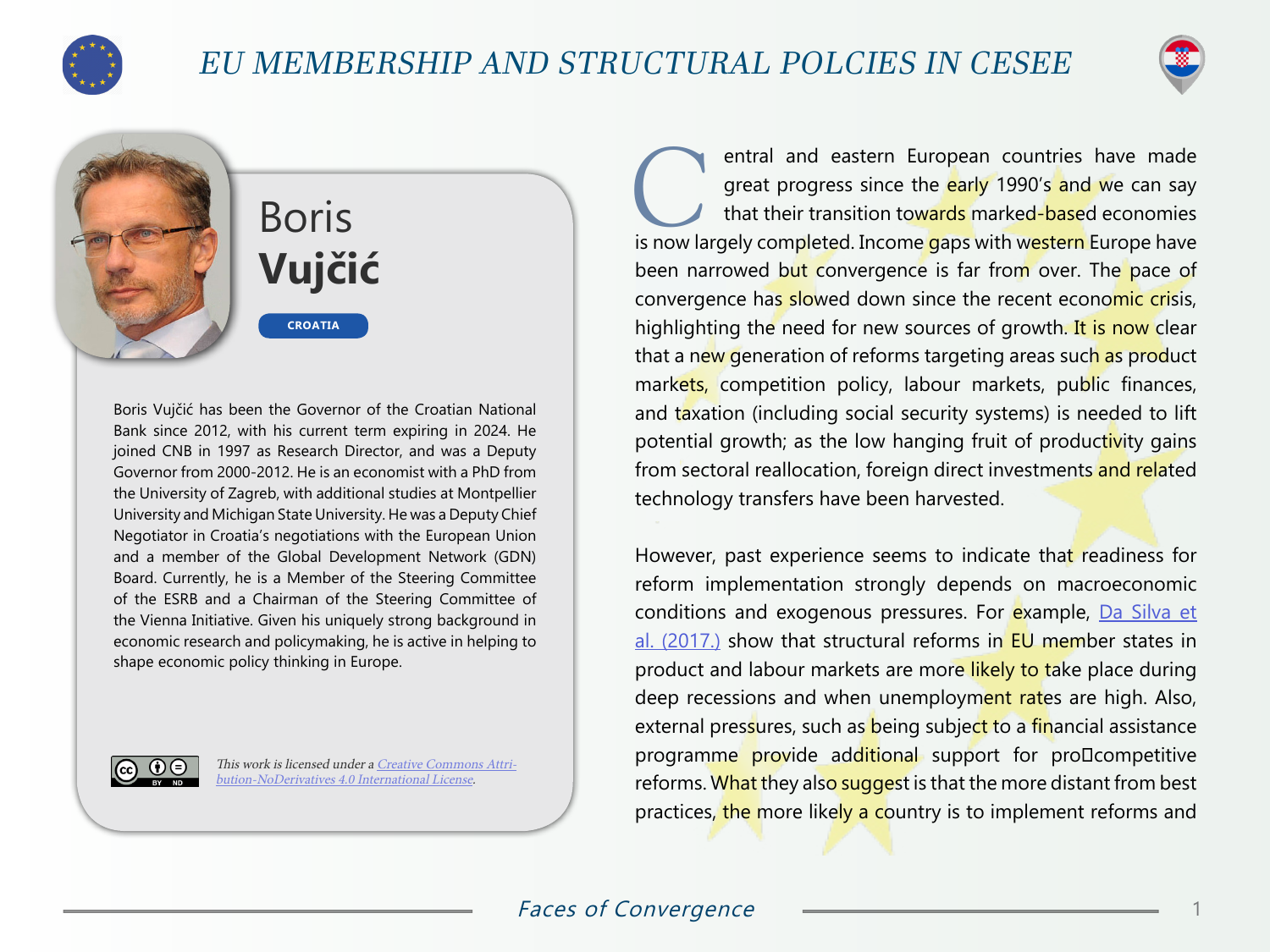



that the EU single market and its numerous binding directives has facilitated pro-competitive reforms in various national product markets. However, they also show that reforms were more likely to be implemented before EU accession, which is in line with some other findings, supporting the view that candidate countries were strongly engaged in meeting accession criteria in the years prior to accession, while reform efforts tended to decline after they became full members.

The relatively recent improvement in the EU economic governance framework, which was introduced as a response to economic and financial crisis tried to address the need for stronger structural efforts. Among other things, country-specific recommendations (CSR) were introduced providing guidance on policy measures in different areas. It seems that CSRs have contributed to reform implementation in Member States but that the intensity of reform efforts has been on a declining trend since the first introduction of CSRs.

Notwithstanding the improvements in the EU governance framework, data suggest that CESEE countries still have a lot of room to improve their institutional quality and business environments and that structural efforts were stronger in the pre-accession period. One of the most commonly used indicators of institutional quality is the Worldwide Governance

Indicators (WGI) published by the World Bank, which measure several dimensions of institutional quality, including government effectiveness, regulatory quality, rule of law and control of corruption. WGI data indicate that new Member States still lag significantly behind the top three global performers and most of them are below the EU average. Looking over time, most countries have improved their institutional quality over the last twenty years, but progress has in general been limited and in some cases quality has even deteriorated.

The World Bank also publishes the well-known Doing Business indicators, which are more focused on the stringency of business regulations. When looking at the last available data, one can see that some Member States still have a lot of room for improvement. On the other hand, some countries are well above the EU average and in some areas have managed to move their business environment close to the frontier. The Baltic countries, for example, are among the top performers when it comes to the ease of starting a business.

Improvements in institutional quality would give significant impetus to the convergence process. Stronger improvements in institutional quality in new Member States was in general associated with stronger increases in relative incomes. Empirical literature also suggests that differences in the starting level of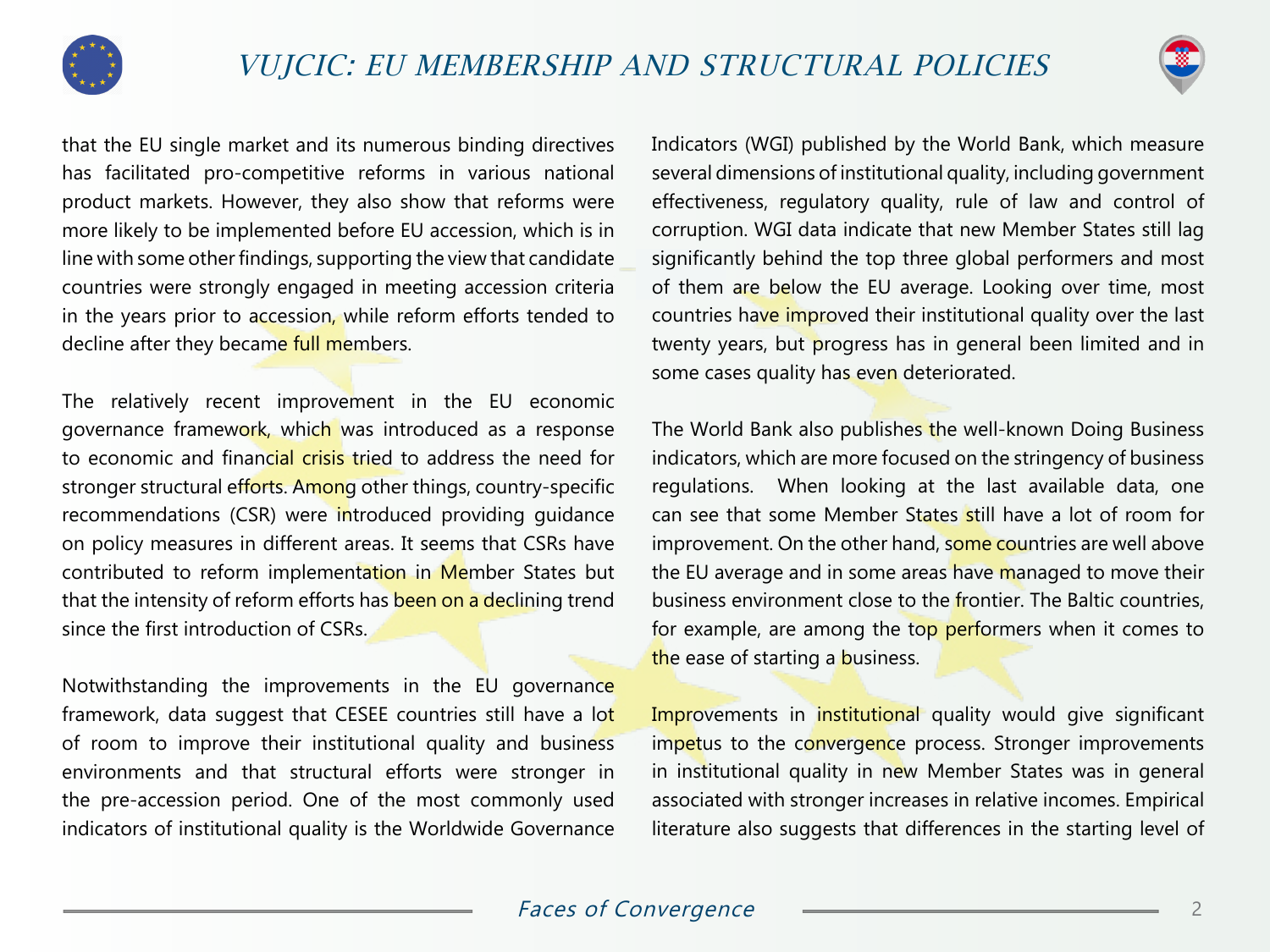



institutional quality also matter for subsequent growth, implying that still sizable differences in GDP per capita in most new Member States relative to the EU average can also be linked to relatively unfavourable initial institutional conditions.

Over the past 20 years, new Member States also implemented structural changes to their labour markets and structural efforts seemed to intensify during the crisis period. The European Commission's labour market reform database (LABREF) provides detailed information on the main trends in labour market reforms in the EU across a wide range of labour market areas. One can first notice that the average number of reforms adopted by both CESEE and other EU countries exhibits an increasing trend, and the average number of reforms per country in new Member States reached a peak in 2014. Looking by policy area, most reforms in new Member States relate to active labour market policy and labour taxation. Since the start of the global crisis, reforms in the area of job protection have also gained in significance.

The LABREF database also contains information on the direction of the average number of measures in each domain, which contributed to increasing/decreasing the underlying policy settings. This provides additional insight about the purpose of labour market measures over the past 20 years. What can be noticed is that in some areas, the direction of measures significantly

changed during the crisis period. For example, labour taxation in the pre-crisis period and even at the start of the global financial crisis in general decreased, as some countries tried to cushion the negative impact of the economic downturn on employment. But with unfavourable cyclical conditions putting pressure on public finances, a number of measures with a decreasing effect steadily declined and in 2011 the average number of measures aimed at increasing the tax burden dominated. This did not last for long though. As economic recovery gained momentum, the number of measures with decreasing effect again rose, although in certain cases, a lower tax burden on labour was offset by increases in other taxes. Similar developments can be observed for unemployment and other welfare benefits. A number of measures were also undertaken to improve the labour market adjustment capacity in response to unfavourable economic developments. The frequency of reforms aimed at reducing the stringency of regulations increased in domains related to job protection, wage setting and working time. What can also be noticed is that since the begging of 2000's, new Member States have continuously strengthened active labour market policies with the average number of reforms peaking in the aftermath of the global crisis.

As regards fiscal policy, it seems that the EU fiscal framework has been successful in contributing to fiscal discipline in the